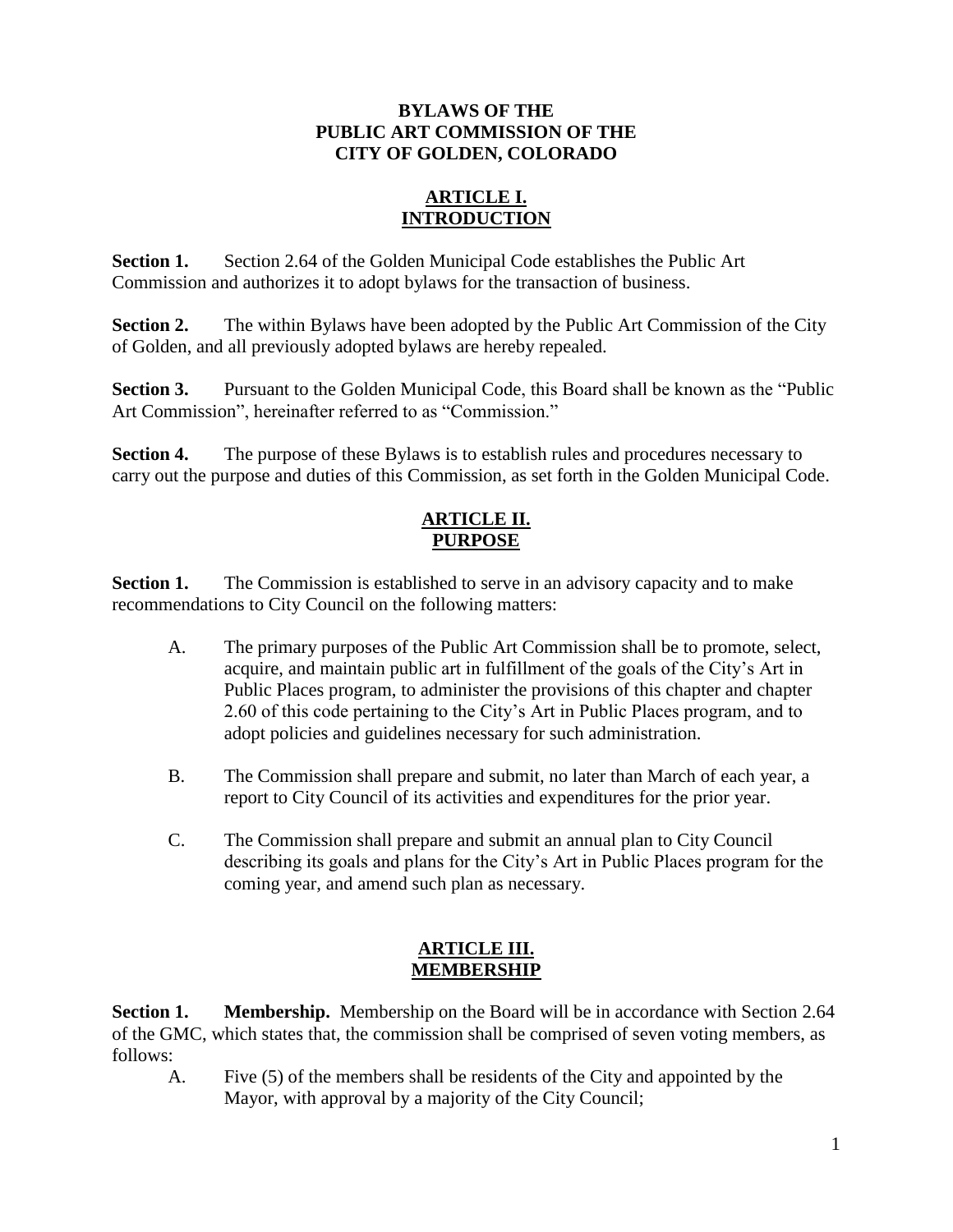- B. One (1) member shall be the Executive Director of the Foothills Art Center or their designee, with approval by a majority of City Council.
- C. One (1) member shall be selected by the board of directors of the Golden Civic Foundation, with approval by a majority of City Council.
- D. All members shall serve without compensation.
- E. Members of the Public Art Commission shall not hold any other municipal office or position on a standing municipal board, commission or authority, except that members of the Commission may serve on other temporary committees, task forces, or similar ad hoc groups.
- F. The five resident members and the one member selected by the Golden Civic Foundation shall serve terms of four years, and shall be eligible for reappointment for no more than two consecutive terms. Upon initial appointment, three of these members shall be randomly selected to serve initial terms of two years. The initial appointment counts towards the term limit, even if the initial term is less than four (4) years. The term of the executive director of the Foothills Art Center or their designee shall be ex officio, subject to approval by City Council.

**Section 2.** Resignation. Resignations of members of the Board shall be made in writing to either the City Clerk, or to any member of the Board, which member shall forward such resignation to the City Clerk. The resignation of Board Members shall be effective immediately upon receipt and verification by the City Clerk's office.

**Section 3. City Staff Liaison.** A non-voting Staff Liaison provides the following support and assistance to the Board. Additional duties are subject to approval by the department head based on budget and available resources.

- A. Ensure that the agenda is prepared and distributed on schedule.
- B. Post notice of meetings in the official posting places (City Hall and City website), and in any additional places designated by the Board.
- C. Ensure that minutes are taken, posted and submitted to the City Clerk for the City's permanent archives.
- D. Ensure that actions and activities of the Board are consistent with policies and procedures of the City.
- E. Offer insights about City organization, policies, and efforts.
- F. Notify the Board of events, meetings, or circumstances when the Staff Liaison is asked to speak on behalf of the Board.
- G. Update Board's presence on the City website.
- H. Act as point person for contact with other City liaisons, departments or boards, unless otherwise delegated.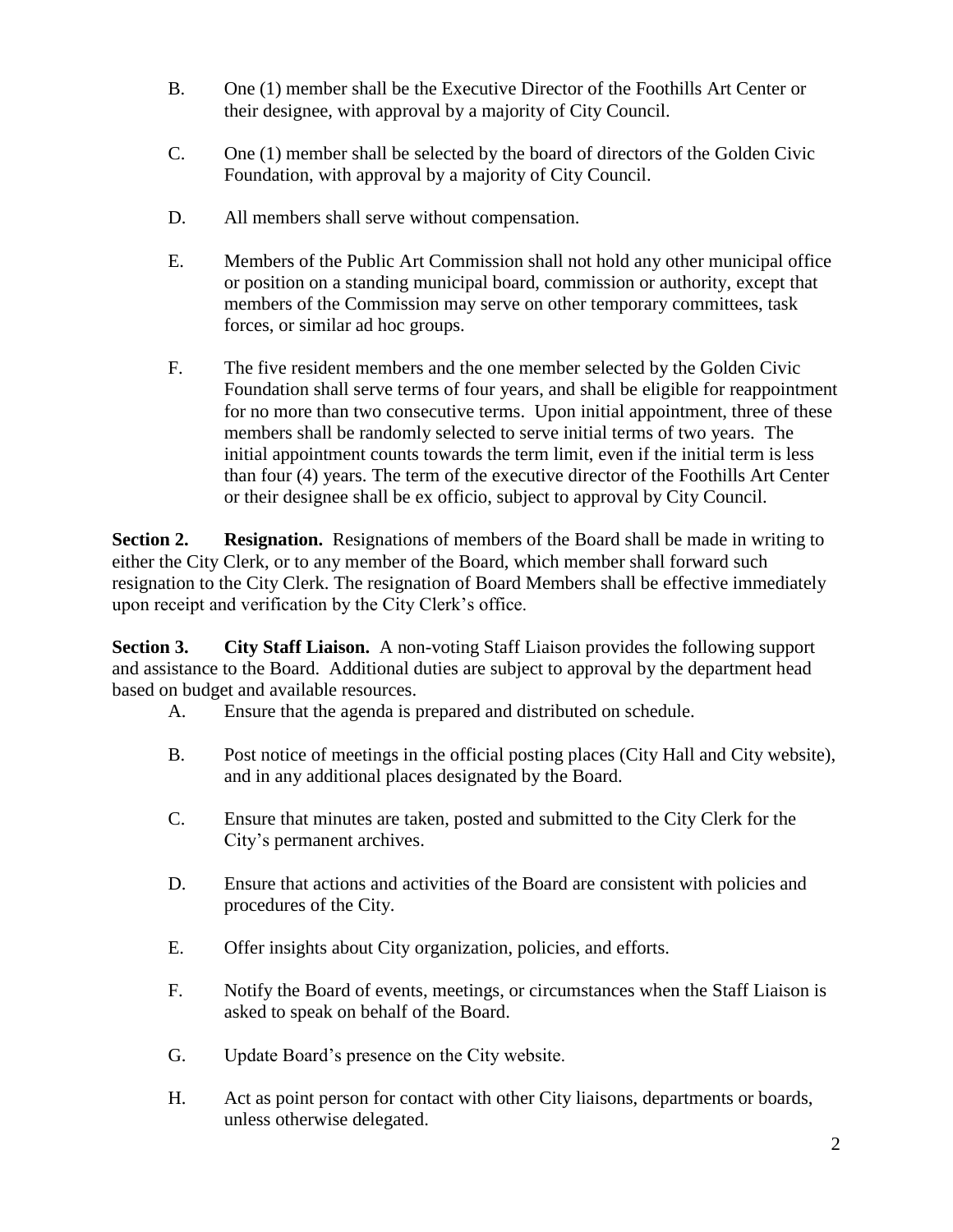- I. Facilitate communication among members in compliance with City of Golden and Colorado open meetings laws.
- J. Assist the Chair during the meeting, if necessary.

#### **Section 4. Attendance Requirements.**

- A. Any member who has unexcused absences from two consecutive regular meetings or three regular meetings in a six-month period shall receive a written notification from the Chair of the Board advising the member of his/her absences. If a continued pattern of absences occurs the Chair shall notify the mayor.
- B. The mayor, with the consent of the Commission, may remove a commissioner for inefficiency or neglect of duty or misconduct in office but only after the commissioner has been given a copy of the charges made by the mayor against him and has had an opportunity to be heard in person or by counsel before the Commission. In the event of the removal of any commissioner, the mayor shall file in the office of the clerk a record of the proceedings, together with the charges made against the commissioner and findings thereon.

### **ARTICLE IV. OFFICERS**

**Section 1. Officer Terms and Duties**. The officers of the Board shall be a Chair and Vice-Chair. Officers shall serve one year terms and may serve a maximum of two consecutive terms in a single office.

- A. The Chair shall preside over all regular and special meetings of the Board, and shall, subject to these Bylaws and rules of procedure, decide all points of procedure, unless otherwise directed by a majority of the members present at a particular meeting. The Chair shall sign all documents of the Board, and shall serve as the primary contact between the Board and the City Staff Liaison.
- B. The Vice-Chair shall assume the duties and responsibilities of the Chair in the event the Chair is absent or unable to perform his/her duties.
- C. When both the Chair and Vice-Chair are absent, the members present shall select a member to preside over the meeting by consensus or by a majority vote.

**Section 2. Elections.** Officers shall be elected by a majority vote of the Board, at the first regular meeting of the calendar year. Nominations for an officer position do not require a second. Nominees shall have an opportunity to speak to their nomination before the vote is taken. A voice vote shall be taken to elect all officers. Officers shall be elected by a majority of the members present.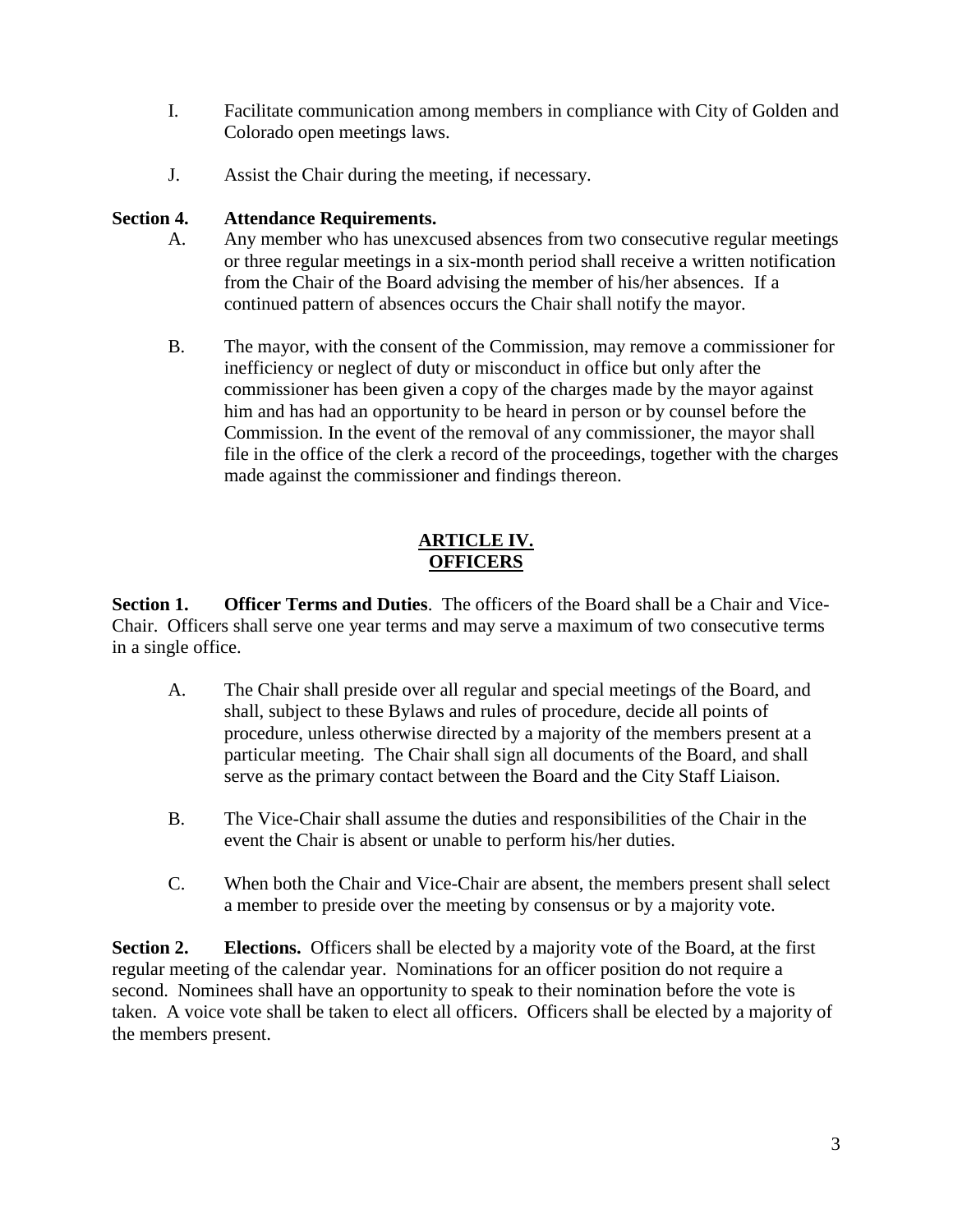**Section 3. Vacancies of Officers.** A vacancy in an officer position shall be filled by election at the next regular or special meeting of the Board from among the Board members. Until such election, the Vice-Chair shall serve as acting Chair, if the Chair position is vacant. All officers elected to fill a vacant officer position shall serve until the next officer election.

## **ARTICLE V. MEETINGS**

**Section 1. Schedule**. Meetings shall occur on the regularly scheduled meeting dates established for the Board. Regular meetings may be postponed, rescheduled, or cancelled by the Board, if necessary or if there is no business to conduct. If inclement weather requires that a meeting be postponed or rescheduled, the City Staff Liaison shall have the authority to reschedule or postpone the meeting, and shall promptly notify all Board members accordingly. A record of the cancellation, postponement and rescheduling must be written into the minutes of the next meeting.

**Section 2. Public Meetings.** All meetings of the Board shall be open to the public, pursuant to the Golden Municipal Code and Colorado law. All meetings of a quorum, or of three or more members of the Board, at which any public business is discussed or at which any formal action may be taken, shall constitute a meeting for purposes of this section.

**Section 3. Notice of Meetings.** Meeting agendas shall be posted in compliance with the Golden Municipal Code and Colorado law. The Golden City Council has determined that City Hall and the City's Website are the designated posting places for meeting notices of the Board. The meeting agenda shall be posted as notice of a meeting. The Board may designate additional posting places in for its agendas at its first meeting of each year. Notice of any regular or special meeting shall be posted in the designated posting places no less than 24 hours prior to the holding of such meeting, unless an emergency requires posting within 24 hours of the meeting time. Any executive session must comply with applicable law.

**Section 4. Special Meetings.** Special meetings may be called by the Chair plus one regular Board member. When a special meeting is scheduled, all Board members must be notified at least twenty-four (24) hours prior to the time set for such meeting by phone and written notice (via fax, e-mail, or hand delivery), including a listing of all items to be considered (agenda) at the special meeting, unless an emergency requires posting within less than 24 hours prior to such meeting. Formal action taken at a special meeting called in accordance herewith shall be considered as though it were taken in a regular meeting for those, and only those, matters referred to in the agenda contained in the notice of the meeting.

# **Section 5. Quorum; Voting Required.**

- A. A majority of the voting members of the Board in office shall constitute a quorum. In the absence of a quorum, no business shall be conducted by the Board, except rescheduling of the meeting, except as otherwise provided in subparagraph D. of this Section 5., below.
- B. All voting members of the Board shall have equally weighted votes.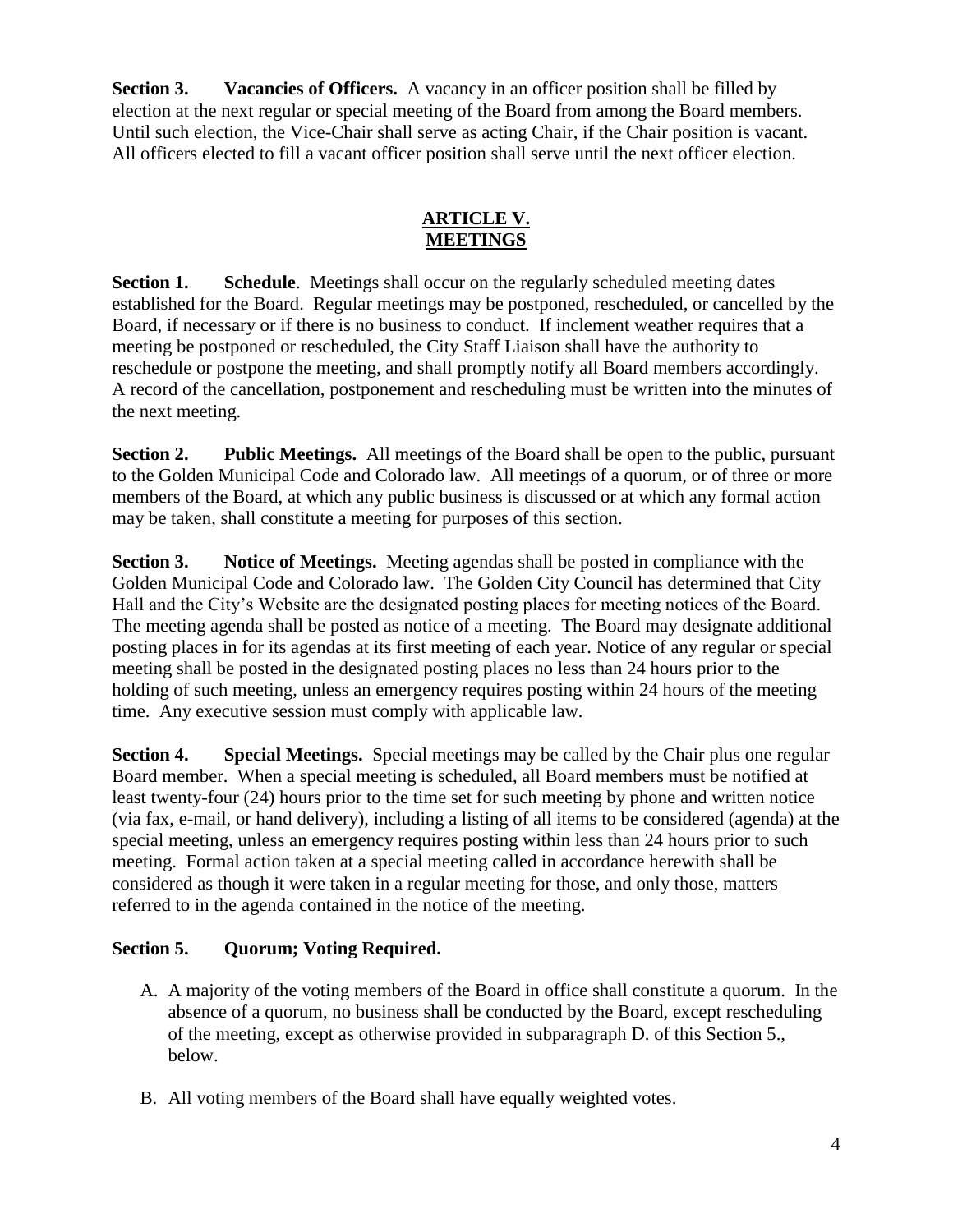- C. All members are required to vote unless recused or disqualified from voting pursuant to the provisions of the Golden Code of Ethics (Chapter 2.32 of the Golden Municipal Code).
- D. If any Board members are disqualified from voting pursuant to the Golden Code of Ethics, and such disqualification causes the Board to lose its quorum (as defined by these Bylaws) on the matter before the Board, the matter shall be tabled until the next meeting at which a sufficient number of qualified Board members are present to constitute a quorum. In the event that the number of disqualifications are such that tabling the matter will not result in a quorum of qualified Board members, the quorum necessary to conduct that item of business shall be adjusted to consist of at least fifty percent of those members not disqualified.
- E. Remote participation by Board Members via telephone, internet, or other remote communication technology is permitted for boards that are not sitting in a quasi-judicial capacity, if such remote participation technically feasible. Any Board Member who wishes to participate in a meeting by remote communication shall give as much advanced notice to the staff liaison as possible, prior to the meeting.

**Section 6. Rules of Procedure.** The Board may adopt its own rules of procedure, or may conduct its meetings in accordance with Robert's Rules of Order.

**Section 7. Decision-Making.** Decisions of the Board shall be approved by a majority of the members present at the meeting. Any member may make a motion, which must be seconded for further consideration. All voting on motions shall be by roll-call or voice vote.

**Section 8. Public Participation.** Meeting agendas shall include a designated time for public comments, not including comment on those items scheduled for a public hearing. All public comments must be made during the public comment segment of the agenda. Public attendees shall sit in the audience unless asked to sit with the Board during their comments. The Board may identify time limits for public comments at its discretion.

**Section 9. Meeting Agendas.** The form of Agendas shall be determined by the Board. Agendas shall be posted in accordance with all open meetings laws.

**Section 10. Meeting Minutes.** Written minutes shall be made for all Board meetings. The form and contents of meeting minutes shall be consistent with the form and contents of meeting minutes for meetings of the Golden City Council. The Board's minutes shall be posted on the City website when the agenda for the upcoming meeting is posted. The minutes of each meeting shall be approved by the Board at its next meeting and the signed original shall be provided to the City Clerk.

### **ARTICLE VI. SPECIAL AND STANDING COMMITTEES**

**Section 1. Special Committees.** Special committees may be authorized and formed for special, limited purpose(s), and to work on specific issues or projects, as needed. A special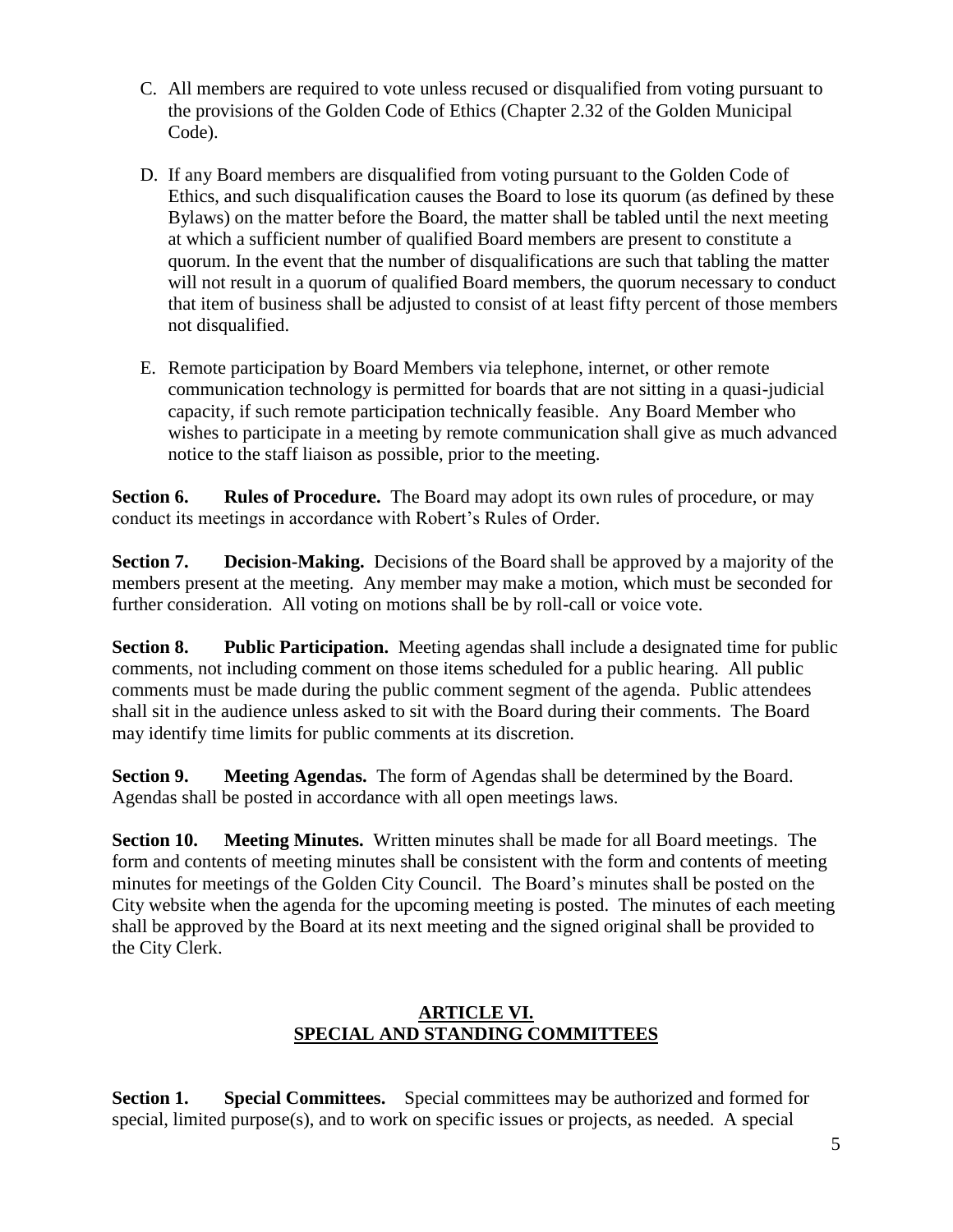committee shall serve only until completion of the special, limited purpose(s) for which it was formed. Recommendations of a special committee must be approved by the Board before being considered officially adopted.

**Section 2.** Standing Committees. There shall be no standing committee(s) of the Board, unless authorized by City Council.

**Section 3. Committee Chairs.** A member of the Board shall serve as the chair of any committee.

### **ARTICLE VII. COMMITMENT TO THE PUBLIC**

**Section 1. Commitment to the Public.** Board members' commitment to the public shall be demonstrated by adherence to all Colorado and City of Golden laws, rules and regulations regarding conduct of public officials, including, but not limited to, Chapter 2.32 (Code of Ethics) of the Golden Municipal Code.

**Section 2. Conflict of Interest.** The Board shall adhere to all Colorado and City of Golden laws, rules and regulations that may pertain to the avoidance of conflict of interest, including, but not limited to, Chapter 2.32 (Code of Ethics) of the Golden Municipal Code.

**Section 3. Communications among Members.** Board members shall adhere to all Colorado and City of Golden laws, rules and regulations governing government communications.

**Section 4. Electronic Communications.** Members who communicate with other members of the Board by e-mail or other method of electronic communication must adhere to the following protocol in order to comply with the Colorado Open Meetings Law and to ensure that the business of the Board is not "discussed" by the Board through electronic means:

- A. One member of the Board may send an e-mail or electronic communication to one other Board member on any one particular matter.
- B. E-mails or other electronic communications intended for more than one Board member shall be sent as an e-mail to the City Staff Liaison, who shall forward the e-mail to the entire Board.
- C. All replies shall be sent to the City Staff Liaison, who shall compile the replies into a single e-mail message and forward the compiled e-mails to the entire Board.
- D. The City Staff Liaison shall not edit any of the messages that are forwarded.
- E. There shall be no further electronic communication on the matter after the compiled replies have been forwarded to the entire Board by the City Staff Liaison. Any further communication among Board members about the matter shall not occur unless and until a promptly posted public meeting is held.